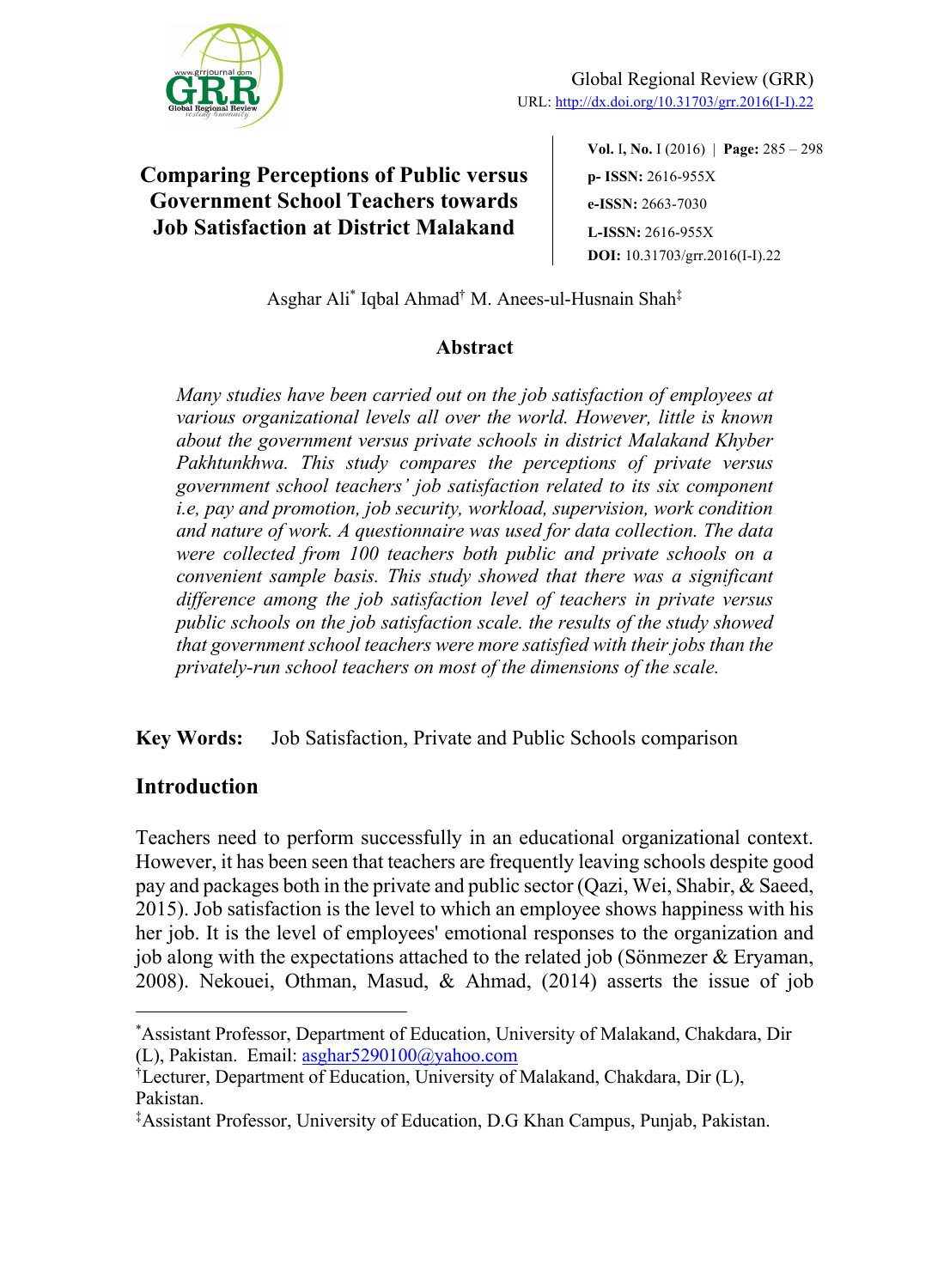satisfaction affects the whole organizational operations as frequent turn out of teachers places schools in precarious conditions both in terms of academic performance and social roles. Satisfaction from the job of teachers has a strong correlation with the academic performance of students. It deeply affects the quality of teaching and learning processes of schools. Research has indicated that satisfied teachers work more wholeheartedly and with dedication as compared to less satisfied teachers (Kumar, 2015). Hence, imbalance in work attitude leads to job turnover of employees. On the other hand, satisfied teachers show more dedication and are focused on their jobs which gives positive impetus to the process of instruction as well (Kazi & Zadeh, 2011). Until the issue of job satisfaction is not resolved fully, the whole system of education would be a futile exercise and the coveted goals of the education world remain unfulfilled. Different theories and models deal with the issue of job satisfaction and job attitude among employees such as social learning theory, human capital theory, and human relations theory. The focus of all three theories is on human relations and development and how people behave in different situations as they interact with the outside environment (Novack, 2013).

The issue of satisfaction in a job has received greater attention nowadays in the educational context. The issue has been studied from different aspects as the dependent and independent variables (Fisher & Noble, 2000). Recent studies have shown a direct relationship with all aspects of employee job performance (Dugguh & Dennis, 2014). It has been observed that teachers from private school context leave very soon. This has led to the deterioration of the teaching and learning process in private schools which has ultimately affected the education of children enrolled in these schools. The loss of interest on the part of the teachers has forced them to leave jobs or remain in the job as just mechanical wage earners. This happens because of the lack of resources in the privately run education context (Chohan, Shafiq, & Naseem, 2011).

Akhtar et al (2010) have indicated that satisfaction from the job is the favorable and unfavorable feelings of an employee towards its job, with the job requirements, demand, and expectation. It means how an employee likes or dislikes his work and the degree to which his or her expectations are met (van der Doef, Mbazzi, & Verhoeven, 2012). The issue of job turnover is worse in developing countries including Pakistan. The problem has also gained irreversible proportions in the current days (Iqbal & Akhtar, 2012). The private sector is playing a key role in the financial contributions to the economy in many countries however, the quality of educational services has been questioned marked due to the job turnout issue. Researchers have studied the issue from different dimensions, but fewer studies have been done concerning the issue of job satisfaction in the Pakistani context (Akhtar, 2010).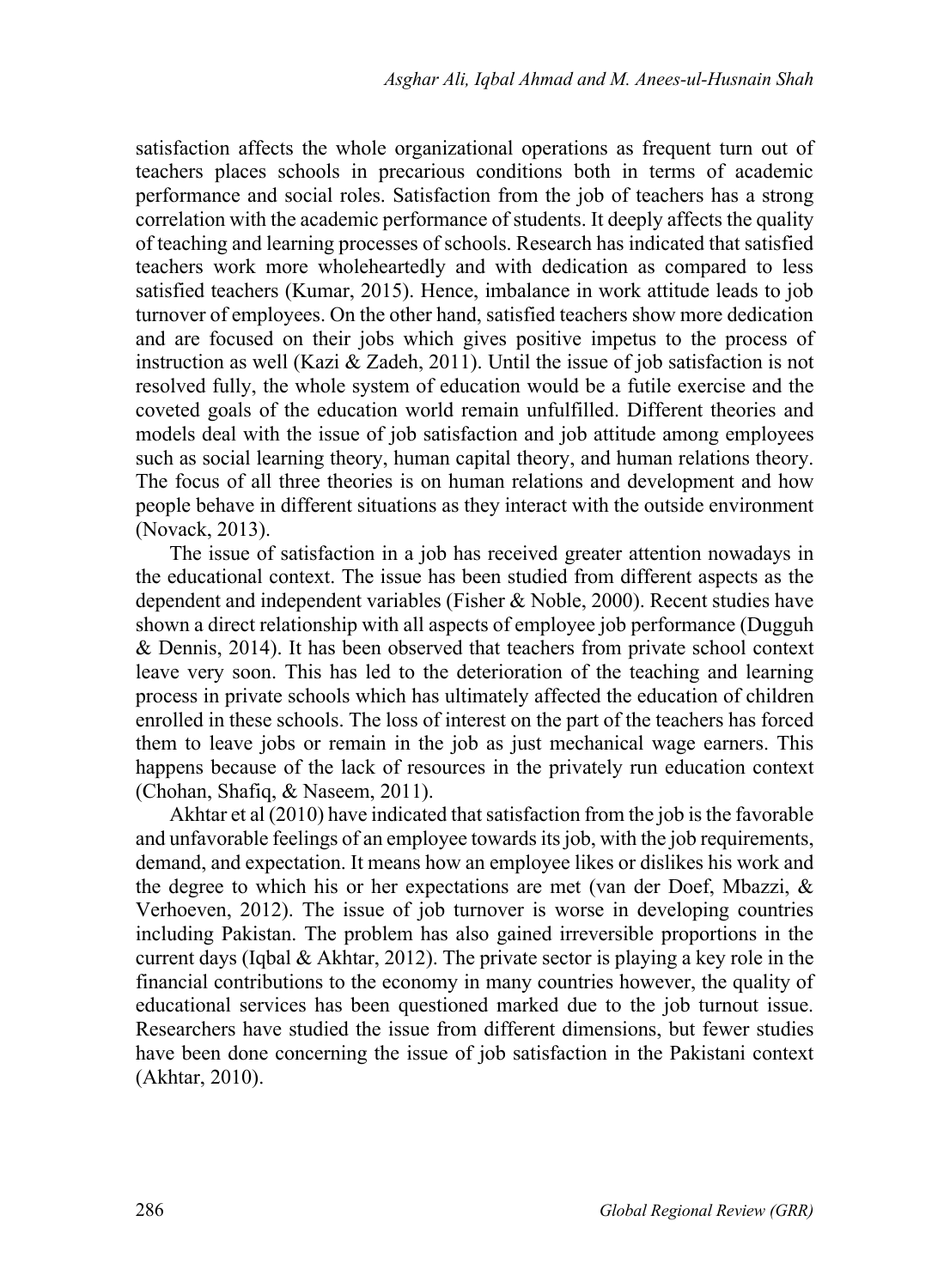### **Job Satisfaction**

Aziri, (2011) asserts that the attitude and feeling that employees show at the workplace is called job satisfaction. It is the demonstration of favorable and unfavorable conditions and attitudes that employees during their job period. Negative attitude towards job leads to job burnout and whereas, a positive job attitude leads to job satisfaction. It is the group of feelings and perceptions that employee shows towards their job that they retain. The degree of satisfaction may differ from place to place and situation to situation. Job satisfaction is the innermost feeling of happiness of an employee who is engaged in a job. The degree of satisfaction shows the wants and needs of an employee (Ghosh, 2015).

The issue of satisfaction from the job has been defined as a general individual attitude towards his or her job. It is the degree of the positive emotional state where a person shows satisfaction and fulfills the assigned duties within an organizational context. It is closely related to the state of mind and a positive feeling of pleasures of an employee in an organizational context (Fillion et al., 2009). It is a collection of both psycho and emotional experiences that an individual undergoes during work (Ghosh, 2015). It shows how a worker is happy with his or her job, the emotional responses towards an organizational environment and the allied expectations and realizations related to the job (Sonmezer, 2008). Akhtar, Hashmi, & Naqvi, (2010) assert the process of happiness and unhappiness related to the performance of the job in organizational results in an attitude towards the work. This is in line with the feelings that employees have towards their jobs.

The issue of satisfaction from the job has been studied extensively in different organizational contexts worldwide. Different theories have also discussed the concept in more detail as such as Herzberg two factor theories and Maslow's hierarchical need theory. The motivation model explains the job relating factors into two major parts, Hygiene factor, and motivation factor. Hygiene factor could not lead to satisfaction but these may lead to changes related to dissatisfactions into satisfactions or temporary motivations, on the other hand, the motivating factor has longer effects while raising the positive feeling toward jobs and converting dissatisfactions into satisfactions (Sell & Cleal, 2011) Abraham Maslow proposes in his theory five hierarchical needs that are easy to be applied in an organizational context and employee-related performances. In Maslow's theory, an employee feels the second needs unless the demand of the first has got satisfaction and the third one unless the second gets satisfaction (Fiori, Bollmann, & Rossier, 2015).

The various level of Maslow's theory place in the first level the needs involve the fundamental physical needs. In this regard, the income gets direct relevancy to the satisfaction of the physical needs. This facet is covered with an adequate salary, comforts, and flexibility in work conditions. The last one is related to facility layouts' safety security needs. It also encompasses job security and protecting an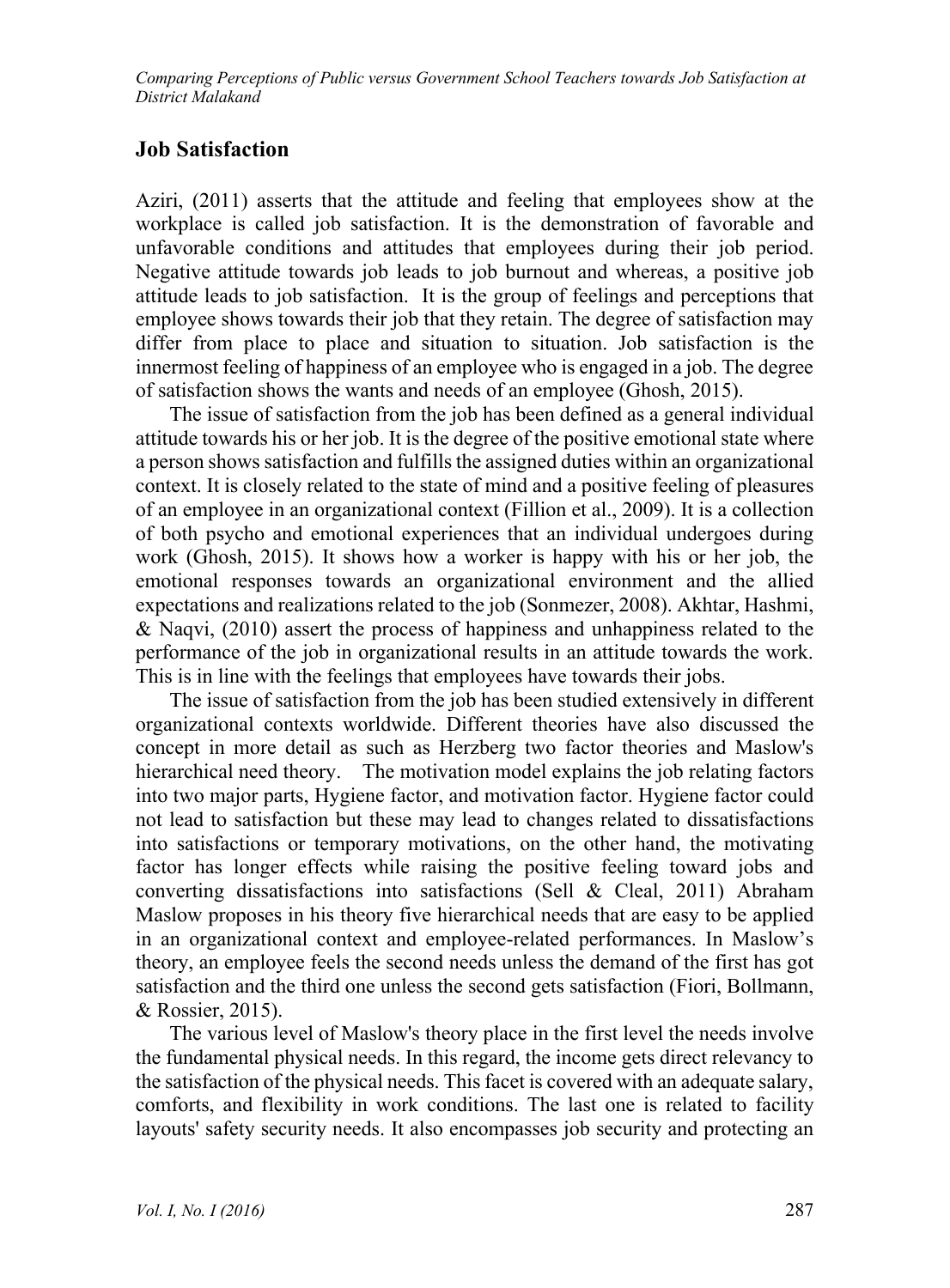employee from harm and avoiding unexpected issues. The social needs areas covered are related to co-workers that provide a harmoniously build relationship with other activities that provides clear work participation. In another sense, the self-esteem related need can be described for individuals' desires and feelings for accomplishing a task or some achievements. Job satisfaction could be obtained in different ways these are based on ego needs: feedback on performances, socialization recognitions, a title and or a leading position. At the top of the hierarchical needs theory of Maslow stands self-actualization that means developing and actualizing fully the potentials & capacity of a person of what he or she could be, he or she should be. This can be demonstrated by self-expressing, through the creation and being free from experiments with new ideas, the opportunity for using the skill and talent that one possesses (Čiarnien, Kumpikait, & Vienažindien, 2010).

The position of the teacher is that he or she is a nation builder. Teaching is a profession that provides a foundation for national development. The job satisfaction of teachers is important for the whole national development processes in all sectors whether it is private or public. Teachers contribute to the national cause in different ways through their performance. Therefore, teachers' job satisfaction is more important as it is directly related to student learning. The degree of teacher satisfaction with the job may directly or indirectly affect the performance of students. As said above, dis-satisfied teachers cannot contribute positively to the development of educational processes in society; hence, they become a useless entity (Gosh, 2015).

In the present scenario, teaching is one of the biggest industries that provide jobs to people in large numbers. For the teaching profession, it is necessary to have peace of mind and mental commitment as well as loyalty than the physiological presence. It has been observed that there is increasing discontentment among many teachers towards the teaching profession due to different factors like co-workers' attitudes, relationships, and other factors. This situation has aggravated in the last many years in the developing world where teachers face organizational politics. This has also affected the standards of education in these countries (Christen, Iyer, & Soberman, 2006). Because of losing interest in teaching jobs, teachers are forced to leave their jobs and join other professions more happily. This situation prevails more at the primary level where the amenities and facilities are less as compared to the higher level.

#### **Job Satisfaction in Government Private Teachers**

Shabbir (2015) finds that private school teachers seem more dissatisfied with the extrinsically available benefits like pay, incentive, promotions and other related opportunity and service conditions like longer work hours and fewer holidays. The issue of workloads and job satisfaction in private and public school teachers has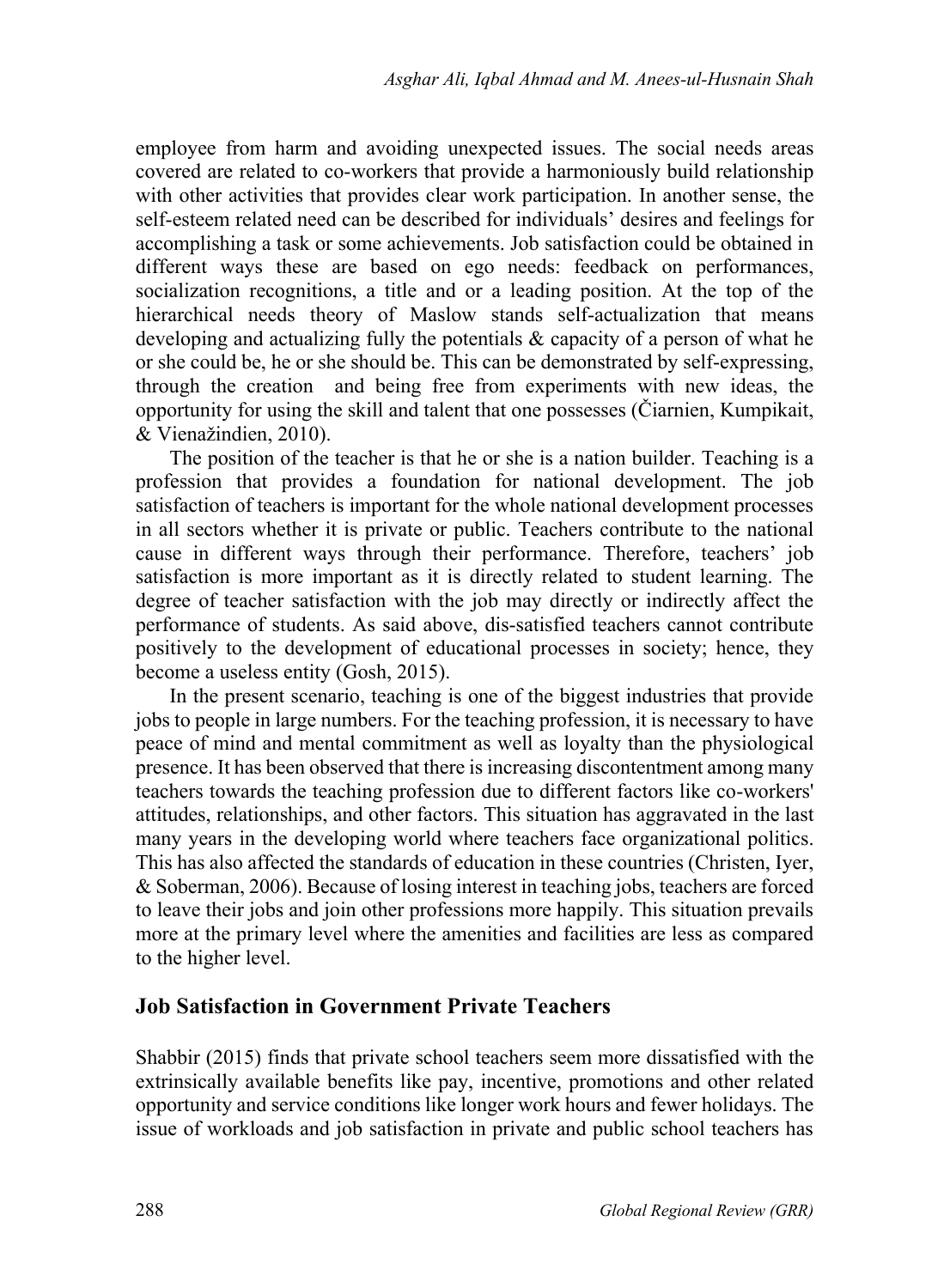also been studied by other writers. For example, in another study (Raziq  $\&$ Moulabaksh, 2014), discovered that the government teachers looked satisfied with their jobs in comparison to the privately-owned school teachers. Additionally, the government teachers looked to have more satisfaction with their workloads, work hour and work conditions in comparison to the privately-owned school teachers. Khan, Nawaz, Aleem and Hamid (2012) have found a high relationship between supervising  $\&$  job satisfaction, reward, and recognition  $\&$  job satisfaction and the intrinsically available motivational factors and job satisfaction. In another research on job satisfaction between teachers in a government and private sector schools by Naila and Shazia (2013), the public school teachers showed more satisfaction than others. Bhat and Zargar (2015) found different results of satisfactions in jobs of public versus private primary school teachers. This study found that the governmentally run primary school teachers had higher job satisfaction than privately run school teachers.

A study on job satisfaction between government versus private sector teachers showed that the results were mixed related to the level of satisfaction in jobs Ghosh (2015) found that job satisfaction of public versus privately run school teachers had similarities in terms of job satisfaction. Other researchers (Latif, Shahid, Sohail and Shahbaz, 2011; Chaudhry, Sabir, Rafi and Kalyar, 2011) have found wider differences between the public and private teachers. The existing research on job satisfaction is mostly reported from other fields. However, there were fewer studies which have focused on the job satisfaction of female teachers in the Malakand region.

## **Objectives of the Study**

This study aimed to explore the perspectives of private and public school teachers about their job satisfaction in the Malakand region.

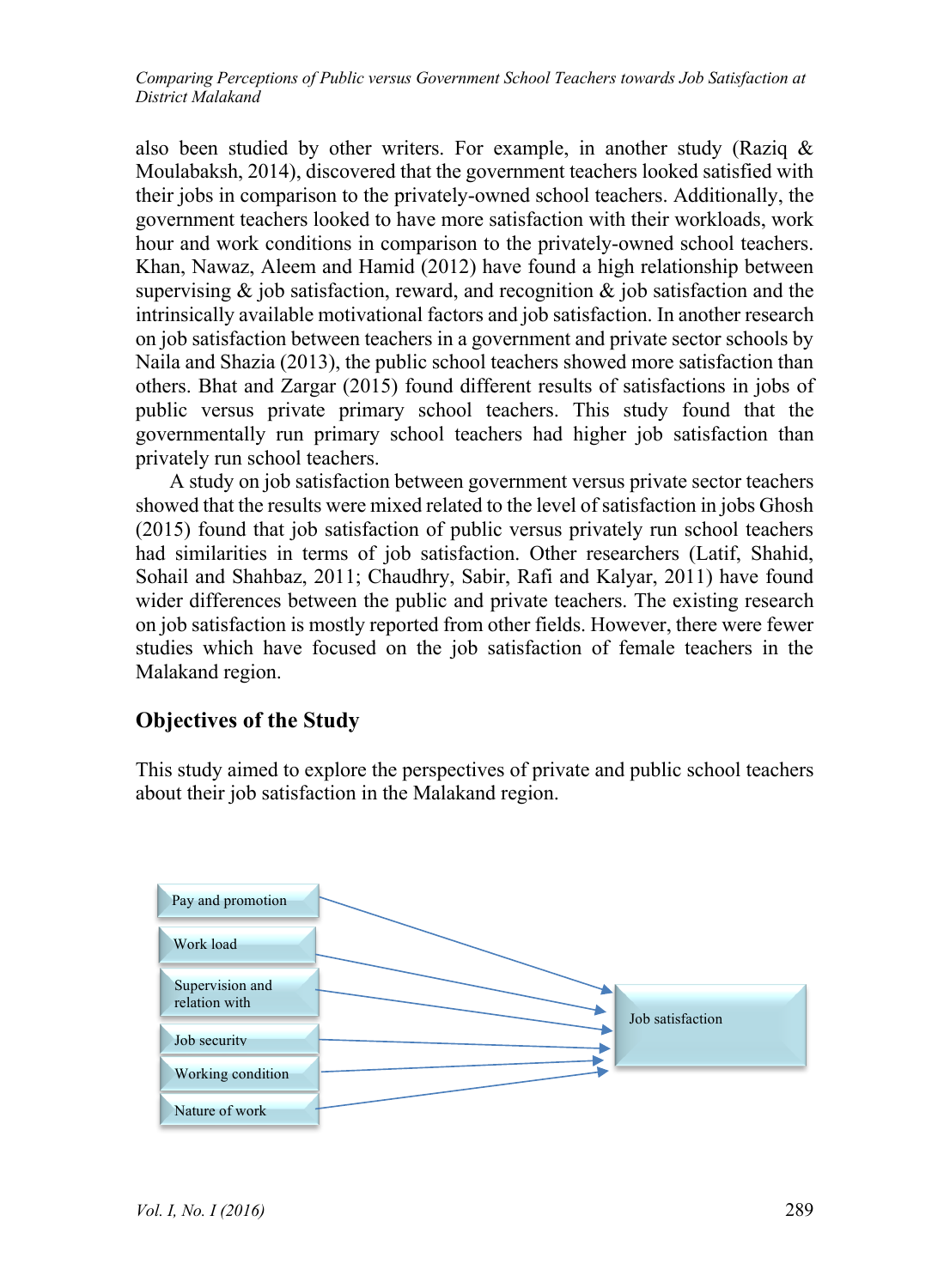# **Hypotheses**

The following hypotheses were formulated.

- *H1*. Pay and promotion affect the job satisfaction of teachers.
- *H2.*Relationship with coworkers affects the job satisfaction of teachers.
- *H3.* Workload, working conditions and work nature job satisfaction of teachers.
- *H4.* Supervision and relation with coworkers job satisfaction of teachers.
- *H5.* Job security job satisfaction of teachers

# **Methods and Materials**

# **Design**

It was survey research. Data was collected quantitatively from the respondents using a cross-sectional survey approach. All teachers of the public and private schools in Malakand, Khyber Pakhtunkhwa Pakistan were included as population. There were 53 affiliated private schools and 162 Government primary schools in tehsil Dargai. A multistage sampling method was used to select the sample out of the population (Creswell, 2013).

# **Instrument**

Spector's (1985) job satisfaction survey was adapted and used as a research tool to collect data. The questionnaire was already validated by previous research. There are also other research instruments for the collection of data like interviews, but due to limited time and resources, it was hard to interview teachers. Thus, a scale was used on "very satisfied" to "very dissatisfied". The scale consists of a total 36 statements. There were six variables described in the questionnaire consisting of variables i.e. pay, promotion, nature of work, working conditions, workload, supervision, relation with coworkers and job security.

# **Pilot Testing**

The researcher used an already validated instrument for data collection. However, to use the questionnaire in the new context, the questionnaire was first piloted among 30 respondents. The questionnaire was further shown to three experts in the field of education who checked and gave their feedback. In light of the feedback, the questionnaire was finalized. The reliability was tested through Cronbach alpha which achieved more than .70 for all the sub-constructs of the questionnaire. This was an acceptable range for conducting the study and collecting data from the major group. Data was collected quantitatively. As a part of ethical consideration to conduct a research study, before going to administer the questionnaires to the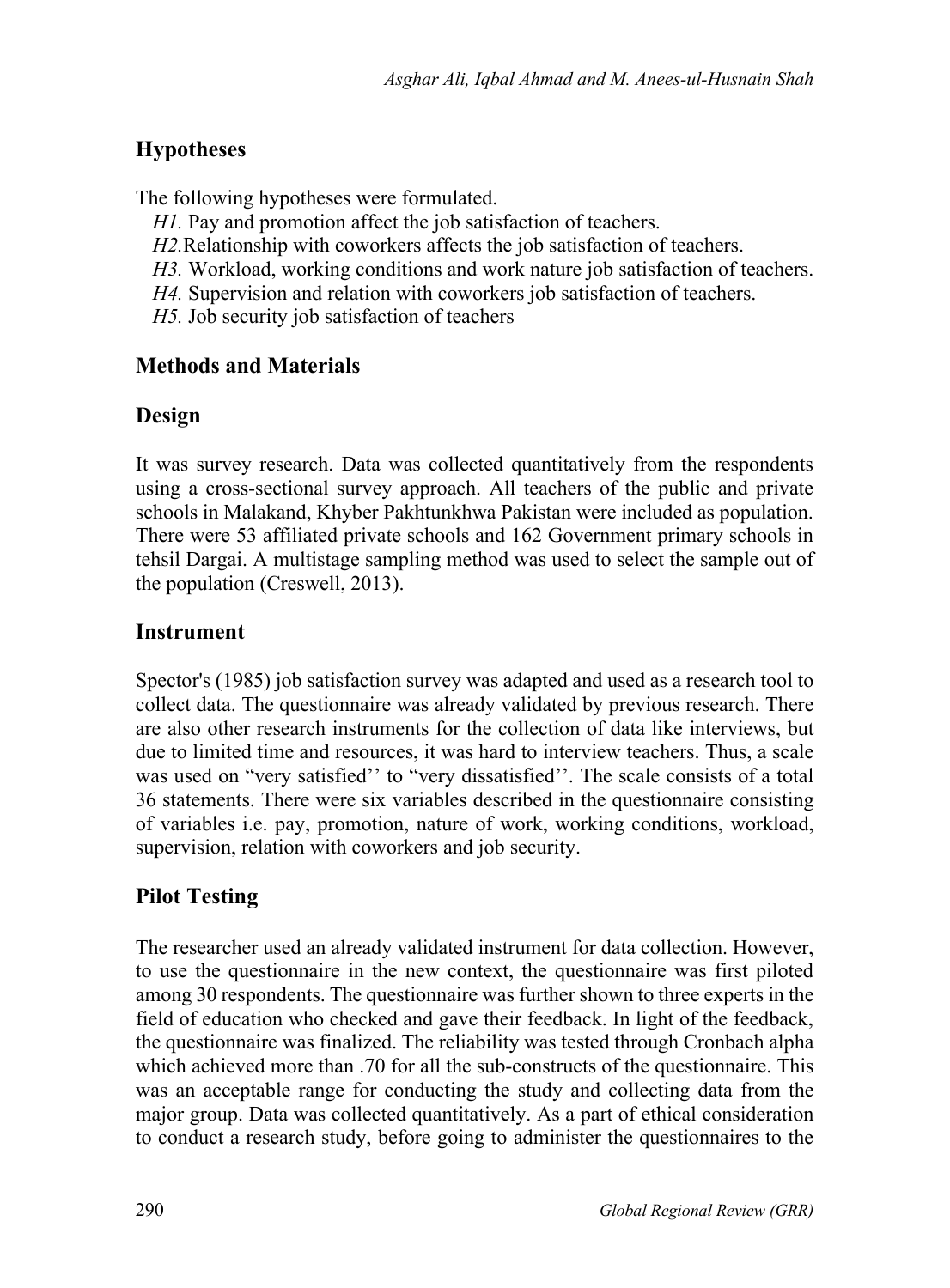respondents, permission was sought from the education department and all the participants who were administered the questionnaires for data collection.

### **Results**

This section gives the results of the study. The data were analyzed using descriptive and t-test analyses.

| <b>Statement</b>                                                 | Mean | <b>SD</b> |
|------------------------------------------------------------------|------|-----------|
| Pay                                                              |      |           |
| I am satisfied with the level of the pay I receive in my job     | 2.63 | 1.31      |
| My salary is matched with my job performance                     | 2.09 | 1.12      |
| The pay and benefits I receive meet my needs                     | 2.39 | 1.27      |
| I receive extra benefits and rewards on high performance         | 2.39 | 1.26      |
| <b>Promotion</b>                                                 |      |           |
| I have an opportunity for Promotion                              | 2.51 | 1.21      |
| The Promotional opportunity is clear and fair                    | 2.39 | 1.29      |
| The Promotion opportunity in my job is better than other<br>jobs | 2.09 | 1.09      |
| I try to improve my academic qualification for promotion         | 2.71 | 1.33      |

**Table 1.** Descriptive Statistics of Pay and Promotion

Table 1 shows that the average or means for teachers' perception about the pay and promotion ranging from 2.09 to 2.63, with the majority of the respondents showing disagreement with most of the statements. The standard deviations ranged from 1.12 to 1.33. These results show that teachers were dissatisfied or very dissatisfied.

**Table 2.** Effect of Pay and Promotion

| <b>Statement</b>                     | <b>Public</b><br><b>Teacher</b> |           | <b>Private</b><br><b>Teacher</b> |           | T    | P   |
|--------------------------------------|---------------------------------|-----------|----------------------------------|-----------|------|-----|
|                                      | Mean                            | <b>SD</b> | <b>Mean</b>                      | <b>SD</b> |      |     |
| I am satisfied with the level of the | 2.45                            | .94       | 2.31                             | .97       | 3.00 | .05 |
| pay I receive in my job              |                                 |           |                                  |           |      |     |
| My salary is matched with my job     | 2.55                            | 1.05      | 2.71                             | 1.00      | 3.01 | .05 |
| performance                          |                                 |           |                                  |           |      |     |
| The pay and benefits I receive meet  | 2.44                            | 1.01      | 2.30                             | 1.03      | .93  | .39 |
| my needs                             |                                 |           |                                  |           |      |     |
| I receive extra benefits and rewards | 2.36                            | 1.15      | 2.42                             | 1.06      | .11  | .89 |
| on high performance                  |                                 |           |                                  |           |      |     |
| I have an opportunity for Promotion  | 2.40                            | 1.15      | 2.43                             | .99       | 4.54 | .01 |
| The Promotional opportunity is clear | 3.17                            | 1.34      | 3.09                             | 1.12      | .60  | .54 |
| and fair                             |                                 |           |                                  |           |      |     |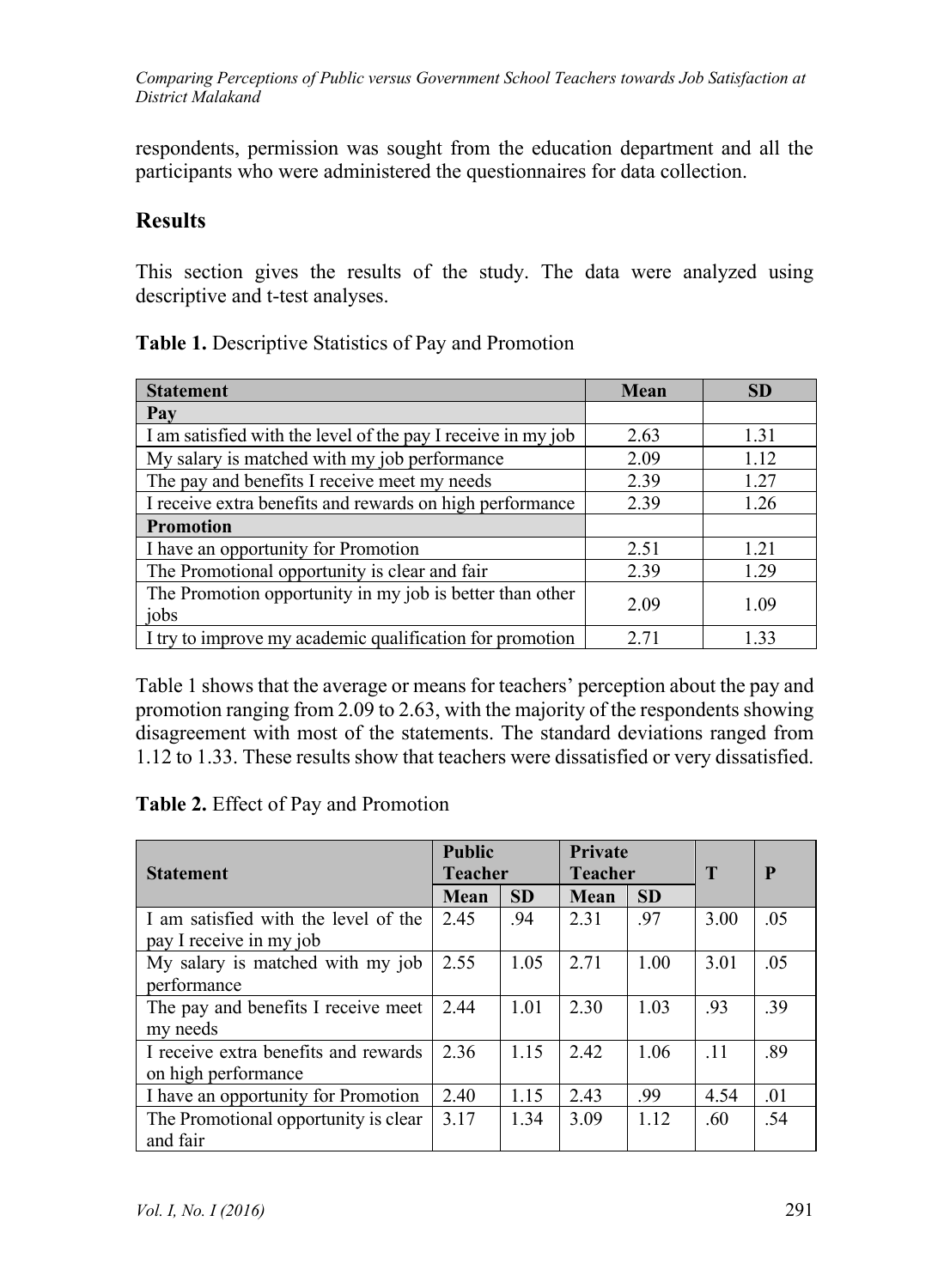| The Promotion opportunity in my $\vert 2.23 \vert 1.15 \vert 2.24 \vert$<br>job is better than other jobs |                 | 1.29    | .96 |
|-----------------------------------------------------------------------------------------------------------|-----------------|---------|-----|
| I try to improve my academic 2.09                                                                         | $1.12 \pm 2.30$ | $-1.11$ |     |
| qualification for promotion                                                                               |                 |         |     |

Table 2 indicates a great difference a p-value <.00 was noted among the teachers in the statements no 1. The public teachers were dissatisfied with this statement than the private school teachers. A significant difference with a p-value  $\leq 01$  was found in the statements: I try to improve my academic qualification for the promotion; I am satisfied with the level of my pay I receive in my job; my pay matches my job performance. The private school teachers were dissatisfied with these statements comparing to the public teachers.

**Table 3.** Descriptive Statistics

| Workload                                                                  | <b>Mean</b> | <b>SD</b> |
|---------------------------------------------------------------------------|-------------|-----------|
| I feel relaxed in my work.                                                | 2.40        | 1.17      |
| I have satisfaction with the workload given to me                         | 2.21        | 1.10      |
| There is a balance between my work and other life<br>responsibilities.    | 2.32        | 1.15      |
| There is a balance between the time frame and workload.                   | 2.39        | 1.36      |
| <b>Working Conditions</b>                                                 |             |           |
| The working conditions in my school are good.                             | 2.11        | 1.41      |
| I have all the equipment and materials that I need to do good<br>teaching | 2.24        | 1.24      |
| My physical working conditions are too much better than<br>what I expect. | 2.44        | 1.13      |
| I have full support and feedback from students during<br>teaching.        | 2.10        | 1.29      |
| <b>Nature of Job</b>                                                      |             |           |
| The teaching job that I do is my choice.                                  | 2.20        | 1.13      |
| The Purpose of my job makes me feel that my job is<br>important.          | 2.21        | 1.29      |
| This job provides me the chance to use my skills.                         | 2.38        | 1.36      |
| I have proposed this job by chance.                                       | 2.21        | 1.15      |

The 3 table shows that the perceptions of teachers about workload, working conditions, and nature of job ranging from 2.10 to 2.44, with the majority of the respondents showing disagreement with most of the statements. The standard deviations range from 1.10 to 1.36. The result showed that teachers were dissatisfied very dissatisfied with some statements.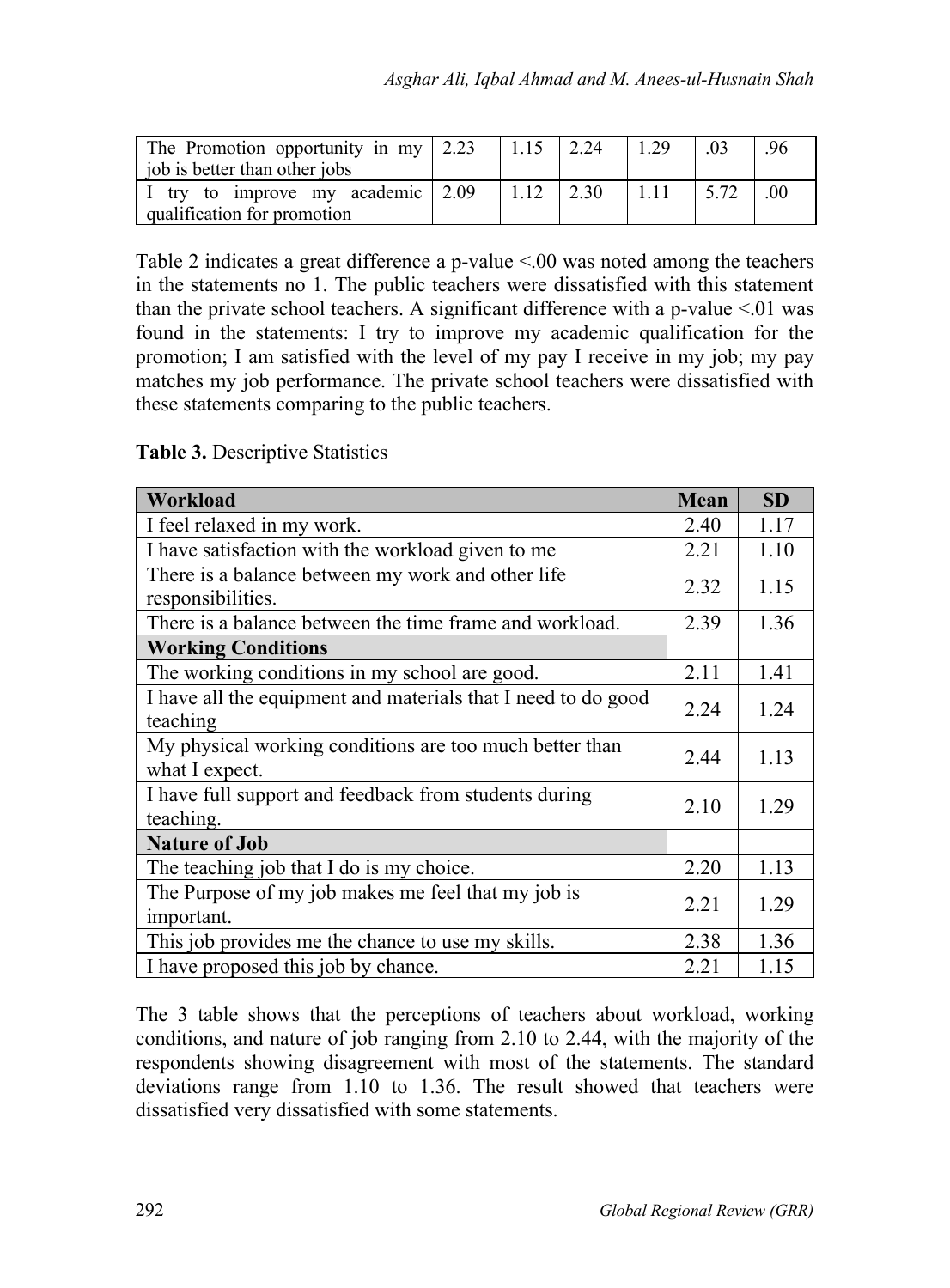| <b>Statement</b>                                                                 | <b>Public School</b><br><b>Teachers</b> |           | <b>Private</b><br><b>School</b><br><b>Teachers</b> |           |      | P   |
|----------------------------------------------------------------------------------|-----------------------------------------|-----------|----------------------------------------------------|-----------|------|-----|
|                                                                                  | Mean                                    | <b>SD</b> | Mean                                               | <b>SD</b> |      |     |
| I feel relaxed in my work.                                                       | 2.39                                    | 1.35      | 2.54                                               | 1.32      | .99  | .37 |
| I am satisfied with the workload in<br>my job.                                   | 2.26                                    | 1.11      | 2.42                                               | 1.30      | .83  | .43 |
| There is a balance in my workload<br>and the work and other<br>responsibilities. | 2.09                                    | 1.08      | 1.98                                               | 1.02      | .72  | .48 |
| There is a balance between the time<br>frame and workload.                       | 2.22                                    | 1.07      | 2.20                                               | 1.14      | 4.11 | .01 |
| The working conditions in my<br>school are good.                                 | 2.08                                    | 1.00      | 1.82                                               | .98       | 2.55 | .07 |
| I have all the pieces of equipment<br>and material I needed for good<br>teaching | 2.19                                    | 1.21      | 1.89                                               | 1.07      | 4.17 | .01 |
| My physical working conditions are<br>too much better than what I expect.        | 1.90                                    | .85       | 2.20                                               | 1.20      | 4.70 | .02 |
| I have full support and feedback<br>from students during teaching.               | 1.84                                    | .95       | 2.12                                               | 1.11      | 9.39 | .00 |
| The teaching job that I do is my<br>choice.                                      | 4.13                                    | 1.12      | 4.13                                               |           | .01  | .98 |
| The Purpose of my job makes me<br>feel that my job is important.                 | 1.91                                    | 1.03      | 2.09                                               | 1.10      | 1.07 | .34 |
| This job provides me the chance to<br>use my skills.                             | 2.42                                    | 1.39      | 2.43                                               | 1.32      | 1.08 | .34 |
| I have proposed this job by chance.                                              | 2.58                                    | 1.41      | 2.10                                               | 1.13      | 5.68 | .00 |

**Table 4.** Effect of workload, work condition, and nature of work on job satisfaction

Table 4 indicates that a statistically significant difference with a p-value  $\leq 05$  was found related to the perceptions of private versus public school teachers in the statements: There is a balance between the time frame and workload. I have all the equipment and materials that I need to do good teaching; I have full support and feedback of students during teaching and my physical working conditions are too much better than what I expect.

**Table 5.** Descriptive Statistics of Supervision and Relationship with Coworkers

| <b>Supervision</b>                                                                  | Mean |  |
|-------------------------------------------------------------------------------------|------|--|
| Organizational goals and objectives are clearly instructed in my<br>10 <sub>b</sub> |      |  |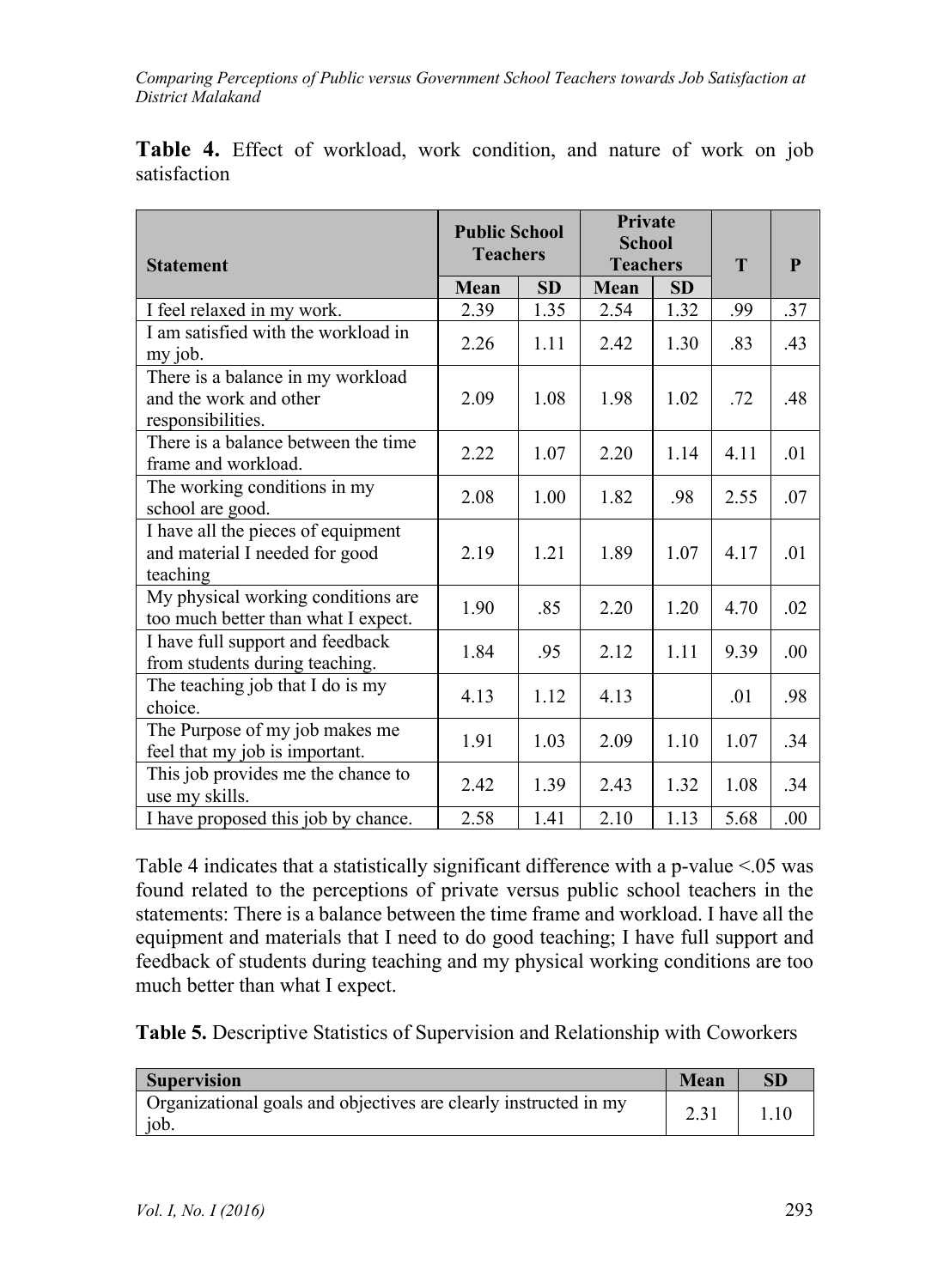| I am in a good work relationship with my supervisor. | 2.12 | 1.18  |
|------------------------------------------------------|------|-------|
| My supervisor listens to my work problems.           | 1.90 | 1.09  |
| My supervisor respects my opinion.                   | 2.11 | 1.16  |
| <b>Relationship with Co-Workers</b>                  |      |       |
| My Co-workers cooperate with me.                     | 2.66 | 1.22. |
| I have a cooperative relationship with my co-workers | 2.23 | 1.21  |
| My position is valuable to my co-workers.            | 2.10 | 1.33  |
| My Co-worker show commitment to quality work.        | 2.23 | 1.31  |

Table 5 shows that the teachers' perceptions regarding supervision and relationship with coworkers ranging from 1.90 to 2.66, with the majority of the respondents showing disagreement with most of the statements. The standard deviations range from 1.09 to 2.33. The result shows that respondents showed disagreement or strong disagreement towards most of the statements.

**Table 6.** Effect of supervision and relationship with coworkers on job satisfaction

| <b>Statement</b>                                                                  | <b>Public</b><br><b>School</b><br><b>Teachers</b> |           | <b>Private</b><br><b>School</b><br><b>Teachers</b> |           | T    | P   |
|-----------------------------------------------------------------------------------|---------------------------------------------------|-----------|----------------------------------------------------|-----------|------|-----|
|                                                                                   | M                                                 | <b>SD</b> | M                                                  | <b>SD</b> |      |     |
| Organizational<br>goals<br>and<br>objectives are clearly instructed in<br>my job. | 2.41                                              | 1.22      | 2.11                                               | 1.21      | 3.10 | .02 |
| I am in good work relations with<br>my supervisor.                                | 2.55                                              | 1.15      | 2.28                                               | 1.10      | 3.11 | .01 |
| My supervisor listens to my work<br>problems.                                     | 2.44                                              | 1.21      | 2.31                                               | 1.13      | 1.13 | .34 |
| My supervisor respects<br>my<br>opinion.                                          | 2.36                                              | 1.25      | 2.11                                               | 1.10      | 2.11 | .81 |
| My Co-workers cooperate with<br>me.                                               | 2.10                                              | 1.25      | 2.24                                               | 1.19      | 4.51 | .54 |
| I have a cooperative relationship<br>with my co-workers                           | 3.27                                              | 1.44      | 3.12                                               | 1.11      | 2.60 | .55 |
| My position is valuable to my co-<br>workers.                                     | 2.13                                              | 1.25      | 2.21                                               | 1.21      | 2.13 | .91 |
| My Co-worker show commitment<br>to do quality work.                               | 2.19                                              | 1.32      | 2.31                                               | 1.05      | 4.12 | .05 |

Table 6 shows that a statistically significant difference with a p-value  $\leq 0.05$  was found related to the perceptions of private versus public school teachers in the statements: Organizational goals and objectives are clearly instructed in my job; I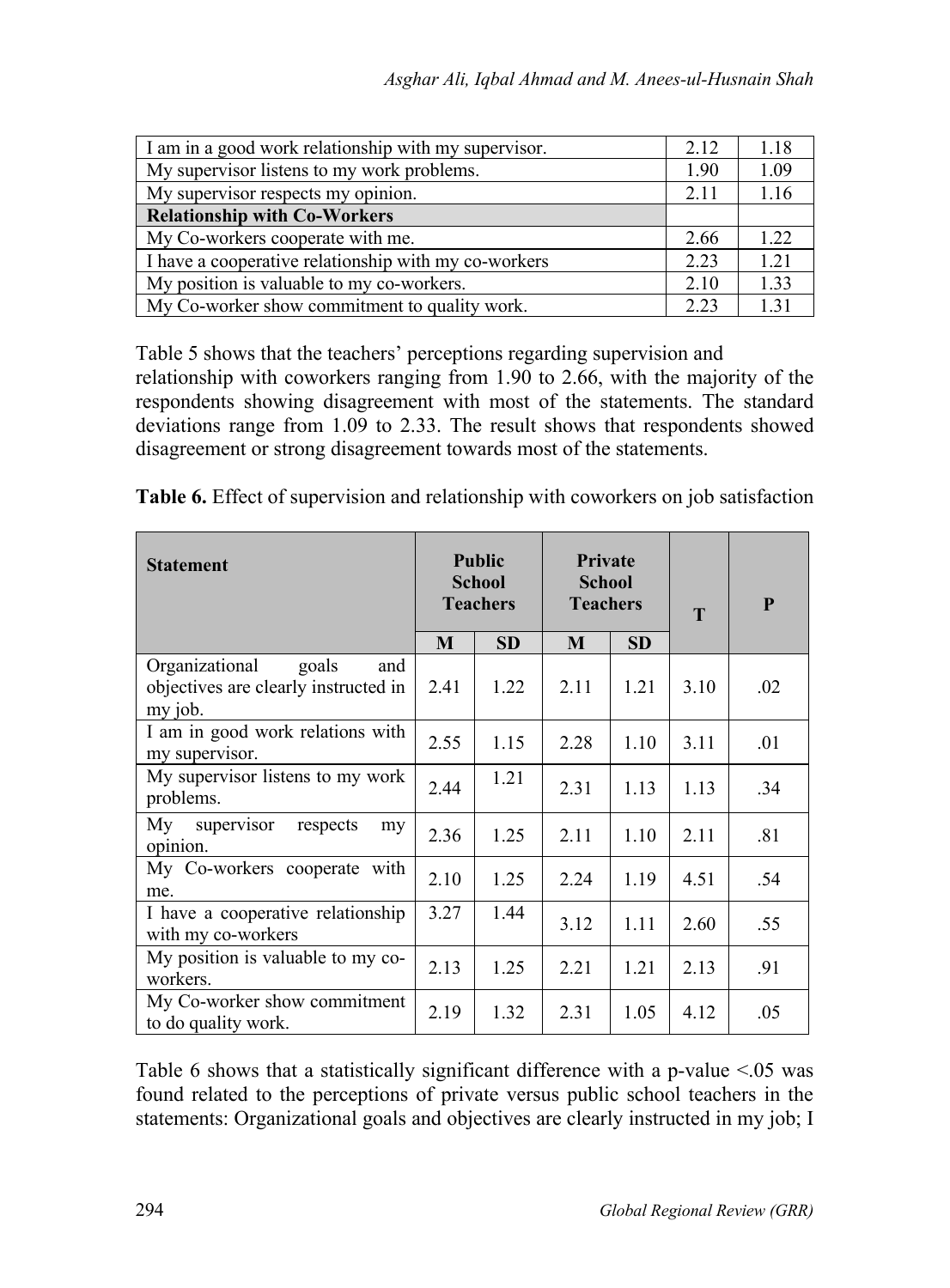am in a good work relationship with my supervisor. My Co-workers show commitment to doing quality work. These statements show that to the first and second statements, the government teachers looked more satisfied as compared to privately owned school teachers. However, to the third statement, the privatelyowned school teachers looked satisfied as compared with the government teachers.

| <b>Job Security</b>                                  | Mean | SD |
|------------------------------------------------------|------|----|
| I feel secure with my job.                           | 2.42 |    |
| Teaching job provides security for me and my family. | 2.22 |    |
| My job gives me a secure future.                     | 2.10 |    |
| I feel financially secured with my job.              | 212  |    |

**Table 7**. Descriptive Statistics of job Security

The 7 table shows that the teachers' attitude towards job-security ranging from 2.10 to 2.42, with the majority of the respondents showing disagreement with most of the statements. The standard deviation ranges between1.12 to 1.23. The results showed that the respondents disagreed with most of the statements.

#### **Table 8.** Effect of job Security

| <b>Statement</b>                                        |      | <b>Public</b><br><b>Teacher</b> |      | <b>Private</b><br><b>Teacher</b> | Т    | P        |
|---------------------------------------------------------|------|---------------------------------|------|----------------------------------|------|----------|
|                                                         | M    | <b>SD</b>                       | M    | <b>SD</b>                        |      |          |
| I feel secure with my job.                              | 2.12 | .94                             | 2.21 | 1.77                             | 3.10 | .14      |
| Teaching job provides security for me<br>and my family. | 2.51 | 1.15                            | 2.18 | 1.08                             | 3.21 | .00      |
| My job gives me a secure future.                        | 2.14 | 1.21                            | 2.10 | 1.11                             | 1.23 | $32^{1}$ |
| I feel financially secured with my job.                 | 2.26 | 1.55                            | 2.12 | 1.16                             | 1.11 | .01      |

Table 8 indicates that a statistically significant difference with a p-value <.05 was found in the statements: Teaching job provides security for me and family; I feel financially secured with my job. The two statements showed that there was a great difference between the private and public teachers in most of the statements.

## **Conclusion**

The results of the study showed in many areas there was a difference between the private and public school teachers for job satisfaction. Based on the results of this study, the following recommendations are forwarded.

1. Pay scales of the teachers especially of the private school teachers should match the standard of their living. They should be paid according to their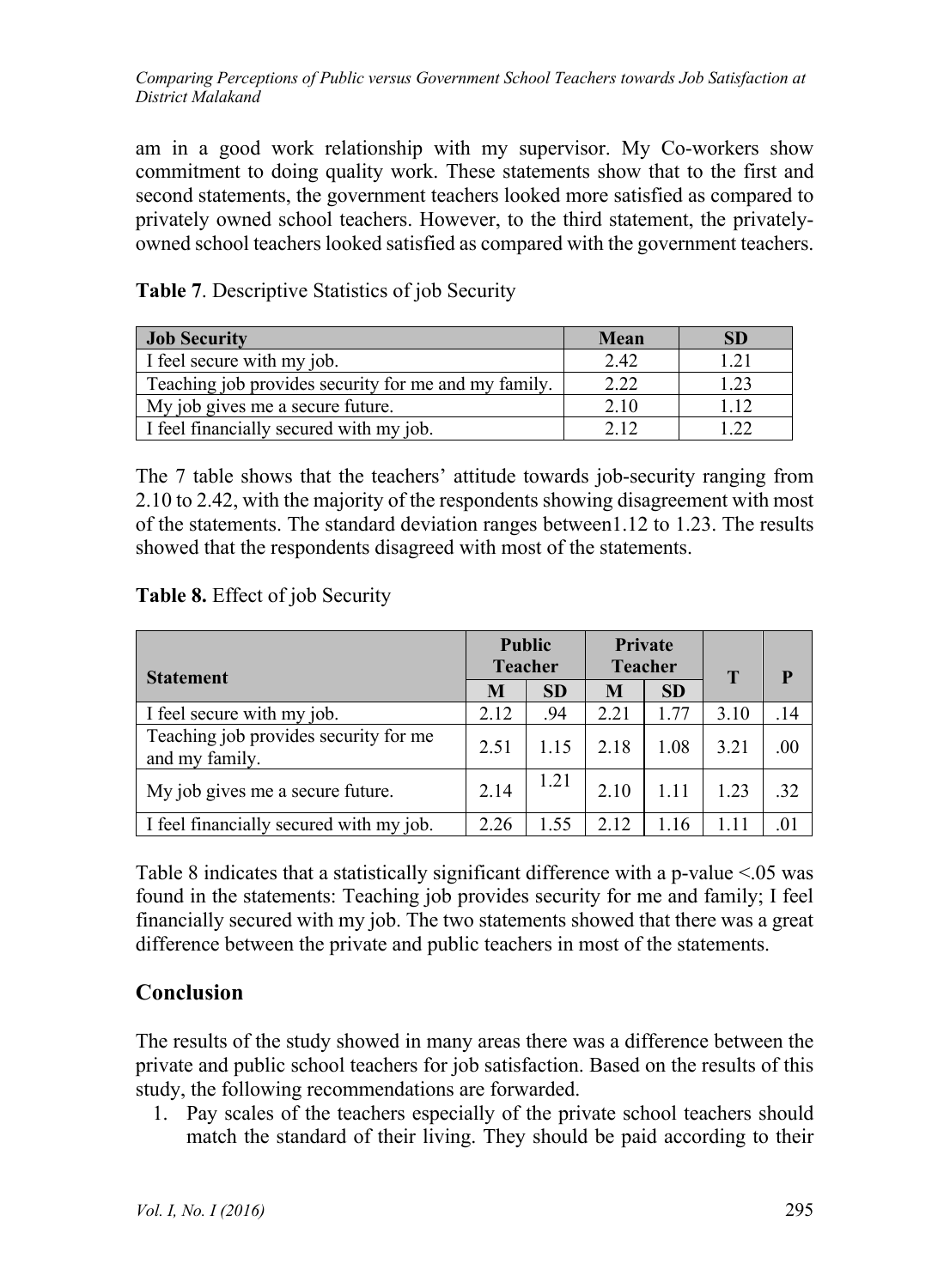academic qualification and creative skills. Moreover, the GP fund and extra benefits and rewards must also be raised.

- 2. Job security should be ensured especially for the private school teachers.
- 3. There must be promotional opportunities for private school teachers as well. The promotional opportunities should follow their improvement in creative work and academic qualification.
- 4. The teachers must be rewarded cash prizes, awards, and medals, etc. to make them more motivated for better performance.
- 5. The physical conditions should be made better. Teachers must be provided with all the equipment and materials which they need during instruction.
- 6. The supervisor or head of the institution's behavior with the teachers has a great effect on job satisfaction. The supervisor should listen to their work problems and don't be rude to them.
- 7. For keeping the right person on the right job the counselors must guide the pupil about the job and related factors for better performance in the future.

## **Future Direction**

This study used only a quantitative methodology. Future research can be conducted on the same using a mixed method or qualitative approach. This will help in a better and deeper understanding of the research issue.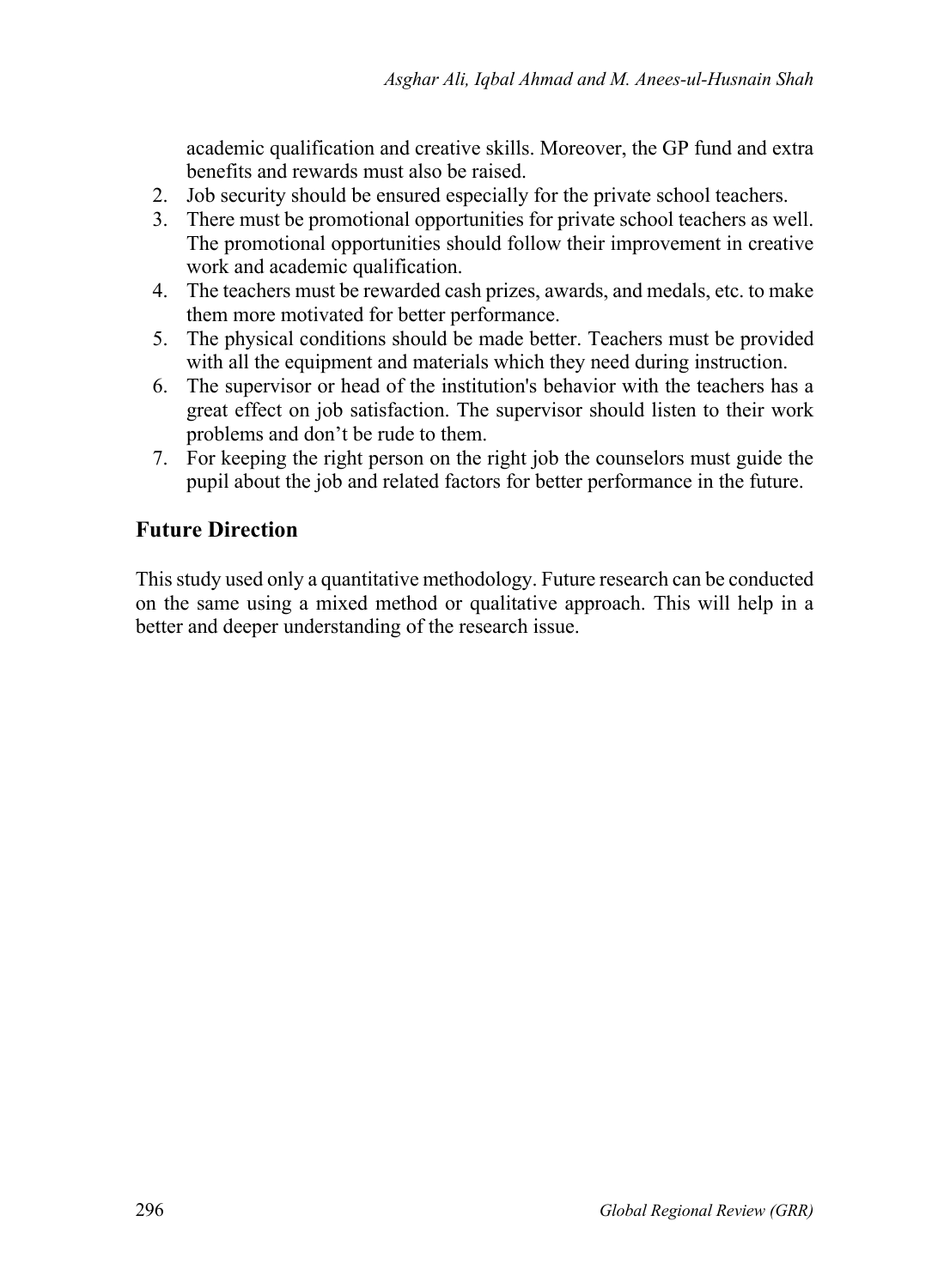### **References**

- Akhtar, M. S. (2010). *Job satisfaction and customer focus: A survey of elementary school teachers*: VDM Publishing.
- Akhtar, S. N., Hashmi, M. A., & Naqvi, S. I. H. (2010). A comparative study of job satisfaction in public and private school teachers at secondary level. *Procedia-Social and Behavioral Sciences, 2*(2), 4222-4228.
- Aziri, B. (2011). job satisfaction: a literature review. *Management Research & Practice, 3*(4).
- Bhatt, A. K., & Remigius, T. (2015). A Comparative Study of Job Satisfaction among Management Teachers of MBA Colleges in South Rajasthan. *Management (18544223), 10*(1).
- Chohan, M. A. A., Shafiq, M. M., & Naseem, M. A. (2011). Job Satisfaction among Primary Female School Teachers: A Case Study of Lahore District. *Culture & Religion Review Journal,* (2).
- Christen, M., Iyer, G., & Soberman, D. (2006). Job satisfaction, job performance, and effort: A reexamination using agency theory. *Journal of Marketing, 70*(1), 137-150.
- Čiarnien, R., Kumpikait, V., & Vienažindien, M. (2010). Expectations and job satisfaction: Theoretical and empirical approach.
- Dugguh, S. I., & Dennis, A. (2014). Job satisfaction theories: Traceability to employee performance in organizations. *IOSR journal of business and management, 16*(5), 11-18.
- Fillion, L., Duval, S., Dumont, S., Gagnon, P., Tremblay, I., Bairati, I., & Breitbart, W. S. (2009). Impact of a meaning-centered intervention on job satisfaction and on quality of life among palliative care nurses. *Psycho‐ Oncology: Journal of the Psychological, Social and Behavioral Dimensions of Cancer, 18*(12), 1300-1310.
- Fiori, M., Bollmann, G., & Rossier, J. (2015). Exploring the path through which career adaptability increases job satisfaction and lowers job stress: The role of affect. *Journal of Vocational Behavior, 91*, 113-121.